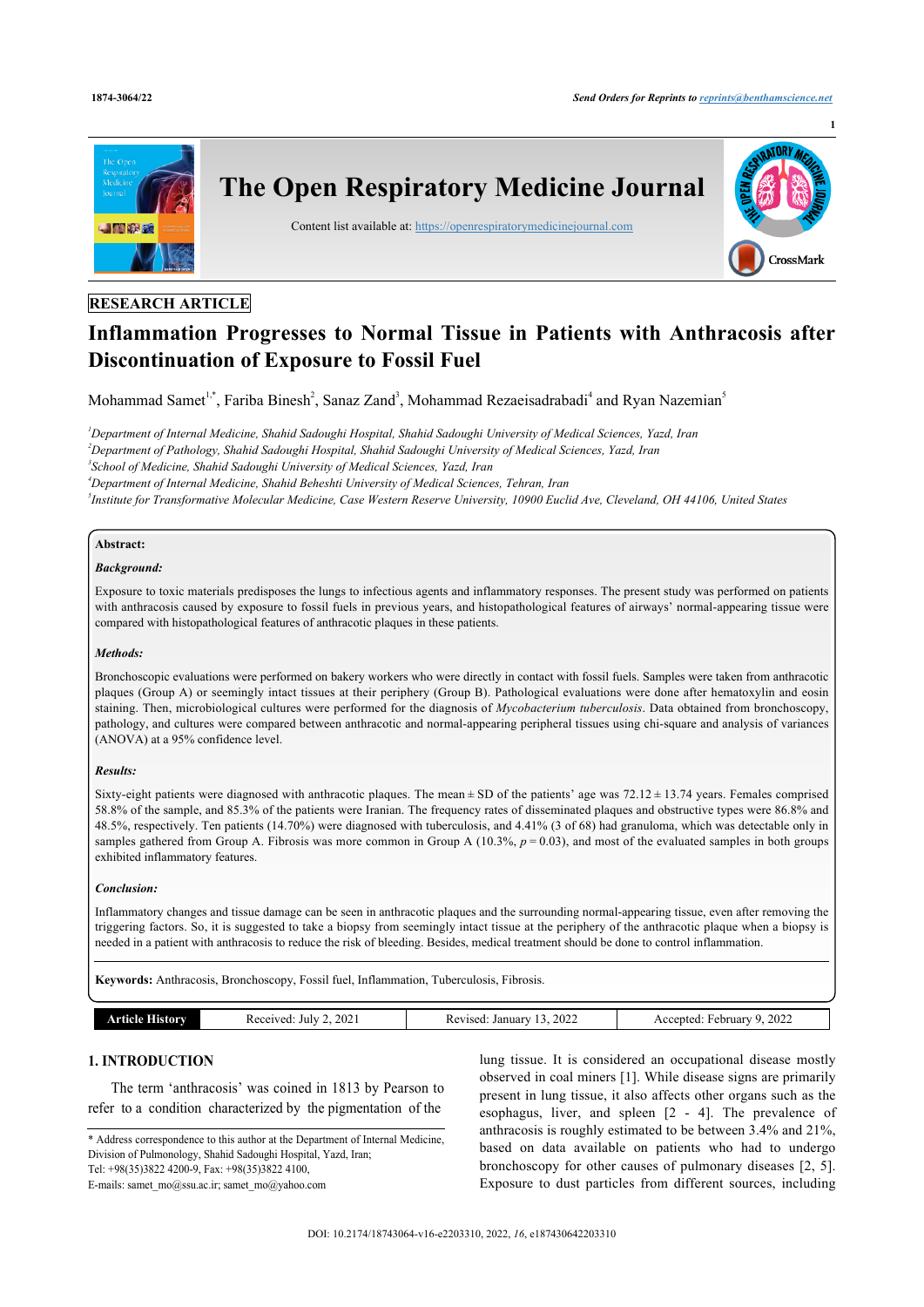coal, tile, mica, silica, aluminum, and silicon, and biomass smoke, has been proposed to be involved in the etiology of anthracosis. Quartz and iron deposits are the most etiological plaques found in the bronchial lumen of patients suffering from anthracosis [[6](#page-4-4) - [8](#page-4-5)]. Studies have shown that tuberculosis (TB) is significantly more frequent in patients with anthracosis [\[8](#page-4-5) - [14\]](#page-4-6). Anthracosis's histopathologic features include anthracotic nodules with black pigmentation (carbon-like particles) in macrophage cytoplasm, reactive hyperplasia, and submucosal fibrosis. In TB-associated anthracosis, granulomas may also be seen [[2](#page-4-1), [15\]](#page-4-7).

The main clinical manifestations of anthracosis include cough and dyspnea. During the physical examination of the lungs, patients will usually show wheezing, rales, or decreased breathing sounds on auscultation, even though some patients may have a normal physical examination. Furthermore, spirometry is unreliable in diagnosing the condition as it bears no association with the severity of clinical findings [\[8,](#page-4-5) [16](#page-4-8) - [19](#page-4-9)]. Radiological assessment, especially a computerized tomography (CT) scan, is more accurate than other techniques for differential diagnosis of anthracosis, and it is so helpful to detect mediastinal or hilar lymphadenopathy with/without lymph node calcification, bronchial stenosis (unilateral or bilateral), atelectasis, and mass lesions [\[20](#page-4-10) - [22](#page-4-11)]. However, the standard gold method for diagnosing anthracosis is bronchoscopy, which can clarify the presence of black discoloration in bronchi mucosa.

Biopsy sampling from the plaque mucosa is complex and commonly accompanied by bleeding [[16](#page-4-8), [23,](#page-4-1) [24](#page-4-12)]. Moreover, phenomena, such as bronchial narrowing, swelling with infiltration, or obstruction can be identified during bronchoscopy. Treatment of anthracosis includes conservative and anti-inflammatory medications. However, in the case of TB-associated anthracosis, anti-TB drugs are also prescribed. For cases of severe obstruction, bronchial stents may be used [[2](#page-4-1), [22,](#page-4-11) [23](#page-4-1), [25\]](#page-4-13).

In the bronchoscopic examination of anthracotic patients, normal-appearing tissues are usually not appropriately examined. Accordingly, biopsies from anthracotic plaques can be replaced by biopsies from normal-appearing tissues, thus reducing the risk of bleeding during bronchoscopy. In the current study, the histopathological features of biopsy samples taken from bronchial anthracotic plaques were compared with histopathological features of peripheral normal-appearing tissue. We hypothesized that there is no significant difference between biopsies taken from these two locations.

# **2. METHODS**

#### **2.1. Study Design and Participants**

This cross-sectional study included the patients referred to Yazd Shahid Sadoughi Hospital from 2013 to 2016. Inclusion criteria included the retired bakery workers and the patients who contacted fossil fuels, but they have not contacted them for five years. To ensure that contact with fossil fuels is stopped, patients' working and living conditions, especially heating devices, were questioned, and a 5-year period away from exposure was considered one of the inclusion criteria.

Moreover, the bronchoscopy indications in these patients were respiratory problems such as chronic cough, dyspnea, and others, with a negative result of sputum smear and culture for TB and a negative CT scan for malignancy. Also, patients were excluded with active inflammatory, infectious disease, known tuberculosis, smoking history, or employment history in particular occupations such as digging wells and mining. The study protocol was approved by the ethics committee of the Shahid Sadoughi University of Medical Science, and written informed consent was obtained from all participants for using their physical examination, medical history, and hospital records in this study.

#### **2.2. Bronchoscopy and Biopsy Sampling**

We performed bronchoscopy (OLYMPUS, CV-260SL) for each patient, and six tissue biopsies were taken from two separate locations: 3 from anthracotic plaques (Group A) and three from seemingly intact tissues at the periphery of the lesions (Group B). They were put into two separate solutions containing formalin denomination and randomly labeled samples as groups 1 and 2. The samples underwent fixation, embedding, sectioning, and staining with hematoxylin and eosin. Then, they were given to an independent pathologist for evaluation who was not aware of randomization. Samples were also sent to the clinical laboratory to test tuberculosis according to the standard operating procedures for *Mycobacterium tuberculosis* (M. tb) detection. Furthermore, bronchoalveolar lavage (BAL) fluid from involved bronchi was collected for cytology study and *M. t*b smear and culture.

#### **2.3. Study Variables**

The study variables included patients demographics (age, gender, and nationality), bronchoscopic findings (bronchial obstruction and plaque spreading [localized or disseminated unilaterally/bilaterally]), histopathological features (presence of acute or chronic inflammation, fibrosis, granulomatosis, metaplasia, dysplasia, neoplastic cells), and the results of smear and culture tests on BAL fluid and bronchial tissues. Inflammation was categorized as mild (10-20 cells/hpf), moderate (20-50 cells/hpf) and severe (more than 50 inflammatory cells/hpf).

#### **2.4. Data Analysis**

The data were analyzed using SPSS statistical software (version 20, Chicago, IL, USA). We used descriptive statistics to assess the frequency of variables, the chi-squared test, the Fisher's exact test, or ANOVA for comparing groups. P-values less than 0.05 were considered statistically significant. The patients who had active bleeding or provided inadequate specimens were excluded from the study.

#### **3. RESULTS**

Sixty-eight patients with anthracotic plaques were included in the study. The patients' demographic data are presented in Table **[1](#page-2-0)**. The mean  $\pm$  SD age of the subjects was  $72.12 \pm 13.74$ years. The majority of patients were female (58.8%) and Iranian (85.3%). Most patients had disseminated plaques (86.8%), and obstructive plaques were evident in 48.5% of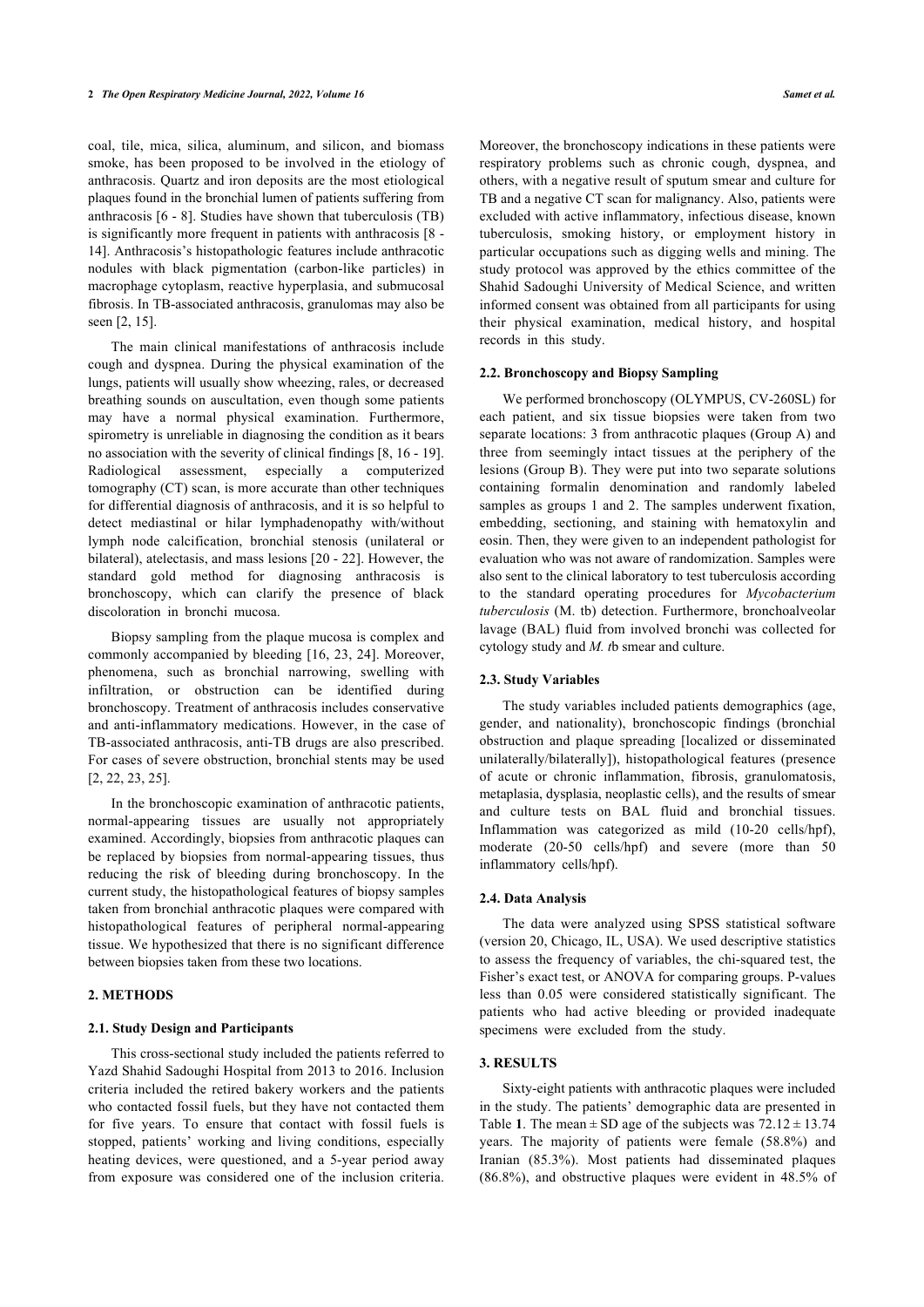cases. The numbers of tuberculosis cases diagnosed using various tests are provided in Table**2**. In total, ten patients (14.70%) were reported with positive tuberculosis on BAL smear, BAL culture, tissue biopsy smear, tissue biopsy culture, or by the presence of granuloma in pathologic evaluations. Granuloma lesions were present in 4.41% (3 of 68) and were only seen in Group A samples. In one case of granuloma lesion, microbiological tests of lavage and biopsy samples were negative.

<span id="page-2-0"></span>**Table 1. Characteristics of patients with anthracosis (n = 68).**

<span id="page-2-3"></span>

| Age, Mean $\pm$ SD (Range), y    |                           | $72.12 \pm 13.74(23-91)$ |
|----------------------------------|---------------------------|--------------------------|
| Sex frequency $(\% )$            | Female                    | 40 (58.8%)               |
|                                  | Male                      | 28 (41.2%)               |
| Nationality frequency (%)        | Iranian                   | 58 (85.3%)               |
|                                  | Non-Iranian               | 10(14.7%)                |
| Plaque frequency (%)             | Localized                 | $9(13.2\%)$              |
|                                  | Disseminated<br>Yes<br>No | 59 (86.8%)               |
| <b>Obstruction frequency (%)</b> |                           | 33 (48.5%)               |
|                                  |                           | 35 (51.5%)               |

<span id="page-2-1"></span>**Table 2. Tuberculosis status in patients with anthracotic plaque (n = 68).**

| <b>Diagnostic Tools</b> | n(%)          |
|-------------------------|---------------|
| <b>BAL</b> Smear        | $5(7.35\%)$   |
| <b>BAL</b> culture      | $7(10.3\%)$   |
| <b>Bx</b> smear         | $5(7.35\%)$   |
| <b>Bx</b> culture       | $8(11.76\%)$  |
| Total                   | $10(14.70\%)$ |

<span id="page-2-2"></span>BAL: Bronchoalveolar lavage

The microbiological test results of biopsy samples for *Mycobacterium tuberculosis* were almost similar comparing Group A and Group B. In all cases, cultures showed a greater diagnostic value compared to smears, and tissue samples (smear or culture), which proved to have a greater diagnostic value compared to BAL fluid (smear or culture).

When biopsy samples from different locations were assessed, fibrosis was more common in Group A than Group B (10.3% *vs.* 1.5%,  $p = 0.03$ ). Acute inflammation was observed in 97.1% of the samples from Group A and 95.6% of Group B. More than 90% of samples from either group indicated mild acute inflammation, with no significant difference in their frequencies. Metaplasia was observed in both groups of samples (14.7% in Group A *vs*. 11.8% in Group B, *p* = 0.68). Dysplasia was not observed in any samples, and malignancy was observed in only one sample of Group A (Table **[3](#page-2-2)**). After adjusting for the presence of obstruction and status of plaques (localized or disseminated), more severe cases of inflammation were seen in patients with bronchial obstruction and disseminated anthracosis. However, there were no significant differences between the two sample groups regarding the markers of the inflammation severity (Tables **S1** and **S2**).

#### **4. DISCUSSION**

This study aimed to compare the histopathological features

of anthracotic plaques with normal-appearing tissue in patients with anthracosis. We observed that the infiltration of inflammatory cells was similar in anthracotic plaques and normal-appearing tissue (Fig. **[1A, B](#page-2-3)** and **[C](#page-2-3)**). Anthracosis widely involves the lungs and progresses over time. Sandoval *et al*. evaluated 30 patients with pulmonary arterial hypertension and cor-pulmonale who had a long history of exposure to domestic wood smoke. Of them, 22 consented to undergo bronchoscopy, which revealed dark areas in their airways, fibrosis, and acute and chronic inflammation at the basal membrane and submucosa manifesting plasma cell and lymphocyte infiltration [\[26](#page-4-14)]. These findings confirm the presence of active inflammatory responses, which were evident in our work in both groups of tissue samples.



**Fig. (1).** Histologic view of anthracosis-involved tissues (**A**: ×100 and **B**: ×400) compared with a normal periphery (**C**: ×400). Staining method was H&E; Infiltration of inflammatory cells (blue colored cells) is evident for both anthracotic plaques and normal tissue. Black pigmentation is representative for anthracosis.

|                   | Table 3. Histopathological comparison of biopsies taken |  |  |
|-------------------|---------------------------------------------------------|--|--|
|                   | from anthracotic plaques (Group A) and normal-appearing |  |  |
| tissue (Group B). |                                                         |  |  |

| <b>Pathological Finding</b> | Group A $(n = 68)$ Group B $(n = 68)$ |             | P Value |  |
|-----------------------------|---------------------------------------|-------------|---------|--|
| Fibrosis                    | $7(10.3\%)$                           | $1(1.5\%)$  | 0.03    |  |
| Granuloma                   | $3(4.4\%)$                            | $0(0.0\%)$  | NA      |  |
| Acute inflammation          | 66 (97.1%)                            | 65 (95.6%)  | 0.368   |  |
| Mild                        | 63 (92.6%)                            | 62(91.2%)   |         |  |
| Moderate                    | $1(1.5\%)$                            | $2(2.9\%)$  |         |  |
| Severe                      | $2(2.9\%)$                            | $1(1.5\%)$  |         |  |
| Chronic inflammation        | 68 (100%)                             | 65 (96.6%)  |         |  |
| Mild                        | 64 (94.1%)                            | 61(89.7%)   | NA      |  |
| Moderate                    | $2(2.9\%)$                            | $3(4.4\%)$  |         |  |
| Severe                      | $2(2.9\%)$                            | $1(1.5\%)$  |         |  |
| Metaplasia                  | 10(14.7%)                             | $8(11.8\%)$ | 0.687   |  |
| Dysplasia                   | $0(0.0\%)$                            | $0(0.0\%)$  | NA      |  |
| Malignancy                  | $1(1.5\%)$                            | $0(0.0\%)$  | NA      |  |

Amoli reported ten patients with respiratory symptoms and abnormal respiratory tests with a history of working in a bakery. The patients underwent bronchoscopy and black areas as anthracotic plaques revealed histopathological changes. Infiltration of inflammatory cells such as lymphocytes, plasma cells, and neutrophils was evident in pathologic assessments [[27](#page-4-15)]. Berkheiser examined 1758 autopsies, diagnosed lung anthracosis in 47 patients, and reported that 18 patients with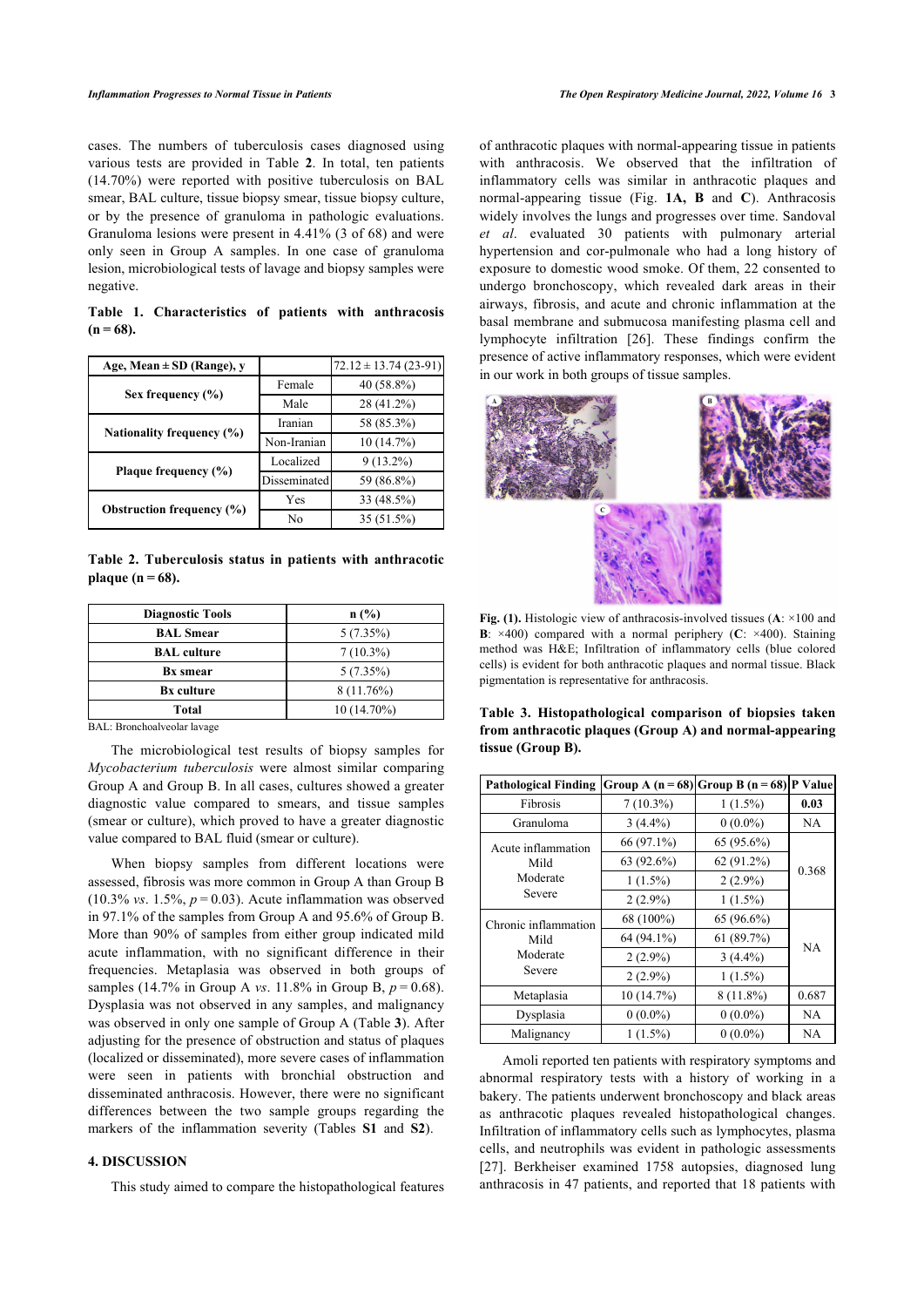different atypia had metaplasia. The lesions included benign adenomatous proliferation, benign squamous and focal basal cell metaplasia, atypical squamous and focal basal cell metaplasia, and atypical adenomatosis[[28\]](#page-4-16). In the current investigation, metaplasia was observed on both anthracotic and normal-appearing samples in a few cases.

In some studies, researchers suggest a significant association between pulmonary adenocarcinoma and the severity of anthracosis. Patients with anthracotic plaques tend to be in contact with chemicals such as polycyclic aromatic hydrocarbons. It is believed that patients with adenocarcinoma who also have severe anthracosis may have a poor prognosis [[29](#page-4-17) - [31](#page-5-0)]. Amoli studied a group of Iranian patients with pulmonary lesions and found two neoplastic patients who also had anthracosis [\[15\]](#page-4-7). Kim *et al*. reported 15 patients (4.9%) with lung cancer and 5 with adenocarcinoma [[32\]](#page-5-1). In our study, only one patient was diagnosed with adenocarcinoma in the anthracotic area, and there is no relationship between malignancy and anthracosis.

Some studies emphasize the increased risk of tuberculosis in patients with bronchial anthracotic plaques [[8](#page-4-5) - [11,](#page-4-18) [13,](#page-4-19) [14\]](#page-4-6). We found a 14.7% frequency rate for tuberculosis in the current study. Fekri *et al*. showed a 2.6-fold increased chance of tuberculosis in patients with anthracosis [\[10\]](#page-4-20). Pazoki *et al*. found 42 out of 152 (27.6%) bronchial anthracosis patients with pulmonary tuberculosis in their study [[13\]](#page-4-19). Another study reported that 57.8% of anthracotic patients had pulmonary tuberculosis, while only 10.7% of non-anthracotic patients had tuberculosis [[11](#page-4-18)]. In our previous work, 16.4% of patients with anthracosis were also diagnosed with tuberculosis, significantly higher than the control group [\[14](#page-4-6)]. Kim *et al*. evaluated 333 patients with bronchial anthracosis plaques and discovered that 113 of them also had active tuberculosis[[32\]](#page-5-1). The rate of tuberculosis is highly different among reports obtained from different cities in Iran and other parts of the world. It is mainly due to the variability in the type of material patients had been exposed to and the degree of exposure to such materials. Furthermore, predisposing risk factors may differ from one part to another part of the country.

Some studies have suggested that aging and inhaling toxic wood smoke are associated with immune system suppression [[32,](#page-5-1) [33\]](#page-5-2). Mirsadraei *et al.* reported that the prevalence rates of TB in patients with bronchial anthracofibrosis and anthracosis were 22.5% and 32.5%, respectively [\[12](#page-4-21)]. We found 14.70% of the anthracotic patients to have TB in the present study, which is similar to our previous study [\[14\]](#page-4-6). Chung and colleagues evaluated 28 patients undergoing bronchoscopy and found that 22 of them had obstruction or stenosis, and 17 (60%) had active tuberculosis. Thus, they considered TB infection a contributing factor to fibrosis resulting in stenosis [[23](#page-4-1)]. Our study confirmed this claim by finding a significant association between a positive smear of BAL fluid and obstruction. Kim *et al*. noticed stenosis as one of the most frequent bronchoscopic findings in anthracotic patients: 308 patients (92.5%) had stenosis at least in one part of the bronchial tree, and 232 patients (69.1%) had narrowing at more than one part [[32\]](#page-5-1).

Since anthracosis is not a very common condition, much of the literature on this condition is in the form of case reports. In

a case report done by Aujayeb *et al*., anthracofibrosis was diagnosed in an 82-year-old woman who had no history of exposure to predisposing factors such as smoking, except for previous involvement with purulent bronchitis and hemoptysis. They reported that TB culture and acid-fast bacilli staining were negative for this patient. Although antituberculosis chemotherapy was started for this patient, paraclinical findings did not confirm TB. However, the patient was well on the follow-up, and no change was observed in paraclinical findings, including the radiological appearance, in addition to clinical status [[34\]](#page-5-3). Similar negative results for TB smear and culture were observed in our study. The negative results from both studies and other reports by other investigators indicate that the main cause of anthracosis may not be an infection. Immunological responses to inflammation due to the deposition of foreign bodies in the respiratory system could be the leading cause of radiologic and histologic findings for anthracosis.

In the current study, in addition to the presence of anthracosis and its extent in the airways, we evaluated the presence and type of inflammatory cells in the bronchial epithelium and histological evidence of malignant cells and *Mycobacterium tuberculosis*. Interpretation of the results indicates that despite the cessation of contact with fossil fuels, the process of inflammation in the bronchi continues. This process is seen at the site of anthracosis plaques and in adjacent areas, perhaps leading to deformities in bronchi and increased risk of infection with *Mycobacterium tuberculosis*. It can also cause metaplasia changes in epithelial cells due to the continuation of this inflammatory process. Therefore, it seems that anti-inflammatory drugs should be considered for these patients before causing irreversible complications such as deformity and obstruction of airways. In addition, periodic clinical visits should be performed, as in any chronic lung disease, and if malignancy or chronic infections such as tuberculosis are suspected, bronchoscopy should be performed.

#### **CONCLUSION**

In conclusion, anthracosis disease seems to cause an inflammatory reaction around the anthracotic plaque and throughout the airways due to the inhalation of dust particles, and this process continues even after exposure cessation. So, Firstly, it is suggested to take a biopsy from seemingly intact tissue near the anthracotic plaque when a biopsy is needed in a patient with anthracosis to reduce the risk of bleeding. Secondly, it seems that anti-inflammatory drugs should be prescribed for these patients before they lead to irreversible complications such as deformity and obstruction of airways.

#### **ETHICS APPROVAL AND CONSENT TO PARTICIPATE**

The study protocol was approved by the ethics committee of the Shahid Sadoughi University of Medical Science, Iran.

#### **HUMAN AND ANIMAL RIGHTS**

No animals were used in this research. All human research procedures were followed in accordance with the ethical standards of the committee responsible for human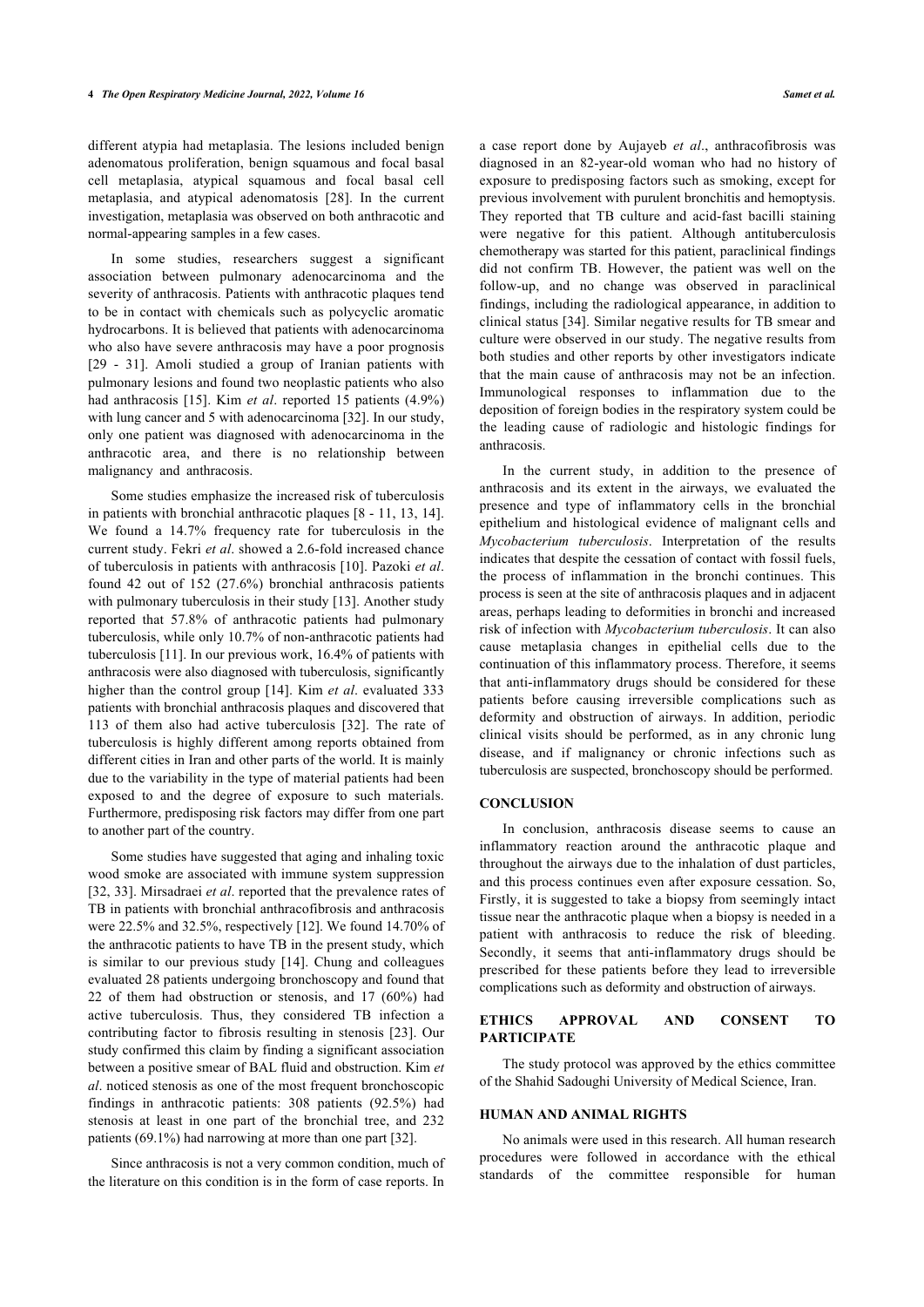experimentation (institutional and national), and with the Helsinki Declaration of 1975, as revised in 2013.

#### <span id="page-4-20"></span>**CONSENT FOR PUBLICATION**

<span id="page-4-18"></span>Written informed consent was obtained from all participants.

#### <span id="page-4-21"></span>**STANDARDS OF REPORTING**

<span id="page-4-19"></span>STROBE guidelines and methodologies were followed in this study.

#### **AVAILABILITY OF DATA AND MATERIALS**

<span id="page-4-6"></span>All of the data in excel is available for sharing. Also, the bronchoscopic report and pathologic report is available in Shahid Sadoughi Hospital, Yazd, Iran.

#### <span id="page-4-8"></span><span id="page-4-7"></span>**FUNDING**

None.

#### **CONFLICT OF INTEREST**

Mohammad Samet, Fariba Binesh, Sanaz Zand, Mohammad Rezaei Sadrabadi, and Ryan Nazemian declare that they have nothing to disclose.

#### **ACKNOWLEDGEMENTS**

<span id="page-4-9"></span>The authors want to thank the staff of the Pulmonary and Pathology Department of Shahid Sadoughi Hospital for their assistance in conducting this study.

#### <span id="page-4-10"></span>**SUPPLEMENTARY MATERIALS**

Supplementary material is available on the publisher's website.

### <span id="page-4-11"></span><span id="page-4-0"></span>**REFERENCES**

- [1] Klotz O. Pulmonary anthracosis -a community disease. Am J Public Health (N Y) 1914; 4(10): 887-916.
- [\[http://dx.doi.org/10.2105/AJPH.4.10.887](http://dx.doi.org/10.2105/AJPH.4.10.887)] [PMID: [18009116\]](http://www.ncbi.nlm.nih.gov/pubmed/18009116)
- <span id="page-4-1"></span>[2] Mirsadraee M. Anthracosis of the lungs: etiology, clinical manifestations and diagnosis: a review. Tanaffos 2014; 13(4): 1-13. [PMID: [25852756](http://www.ncbi.nlm.nih.gov/pubmed/25852756)]
- <span id="page-4-12"></span>[3] Vanhoenacker FM, Van den Brande P, De Schepper AM. Hepatosplenic antracosilicosis: a rare cause of splenic calcifications. Eur Radiol 2001; 11(7): 1184-6. [\[http://dx.doi.org/10.1007/s003300000717\]](http://dx.doi.org/10.1007/s003300000717) [PMID: [11471609\]](http://www.ncbi.nlm.nih.gov/pubmed/11471609)
- <span id="page-4-2"></span>[4] Vakharia BM, Pietruk T, Calzada R. Anthracosis of the esophagus. Gastrointest Endosc 1990; 36(6): 615-7.
- <span id="page-4-13"></span><span id="page-4-3"></span>[\[http://dx.doi.org/10.1016/S0016-5107\(90\)71181-9](http://dx.doi.org/10.1016/S0016-5107(90)71181-9)] [PMID: [2279658](http://www.ncbi.nlm.nih.gov/pubmed/2279658)] [5] Mirsadraee M, Saeedi P. Anthracosis of lung: evaluation of potential
- <span id="page-4-4"></span>underlying causes. J Bronchology Interv Pulmonol 2005; 12(2): 84-7. [6] Ohshima S. Studies on pulmonary anthracosis. With special reference
- <span id="page-4-14"></span>to the mineral constitution of intrapulmonary particulate pollutants in the human lung. Acta Pathol Jpn 1990; 40(1): 41-9. [\[http://dx.doi.org/10.1111/j.1440-1827.1990.tb01527.x](http://dx.doi.org/10.1111/j.1440-1827.1990.tb01527.x)] [PMID: [2316371](http://www.ncbi.nlm.nih.gov/pubmed/2316371)]
- <span id="page-4-15"></span>[7] Walker R, Parsche F, Bierbrier M, McKerrow JH. Tissue identification and histologic study of six lung specimens from Egyptian mummies. Am J Phys Anthropol 1987; 72(1): 43-8. [\[http://dx.doi.org/10.1002/ajpa.1330720106\]](http://dx.doi.org/10.1002/ajpa.1330720106) [PMID: [3548413\]](http://www.ncbi.nlm.nih.gov/pubmed/3548413)
- <span id="page-4-16"></span><span id="page-4-5"></span>[8] Mishra VK, Retherford RD, Smith KR. Biomass cooking fuels and prevalence of tuberculosis in India. Int J Infect Dis 1999; 3(3): 119-29. [\[http://dx.doi.org/10.1016/S1201-9712\(99\)90032-2](http://dx.doi.org/10.1016/S1201-9712(99)90032-2)] [PMID: [10460922\]](http://www.ncbi.nlm.nih.gov/pubmed/10460922)
- <span id="page-4-17"></span>[9] Baris E, Ezzati M. Should interventions to reduce respirable pollutants

be linked to tuberculosis control programmes? BMJ 2004; 329(7474): 1090-3.

[\[http://dx.doi.org/10.1136/bmj.329.7474.1090](http://dx.doi.org/10.1136/bmj.329.7474.1090)] [PMID: [15528622\]](http://www.ncbi.nlm.nih.gov/pubmed/15528622) [10] Fekri MS, Lashkarizadeh MR, Kardoost AH, *et al.* Bronchial

- anthracosis and pulmonary tuberculosis. Tanaffos 2010; 9(2): 21-5. [11] Ghanei M, Aslani J, Peyman M, Asl MA, Pirnazar O. Bronchial
- anthracosis: a potent clue for diagnosis of pulmonary tuberculosis. Oman Med J 2011; 26(1): 19-22. [\[http://dx.doi.org/10.5001/omj.2011.05\]](http://dx.doi.org/10.5001/omj.2011.05) [PMID: [22043373](http://www.ncbi.nlm.nih.gov/pubmed/22043373)]
- [12] Mirsadraee M, Saffari A, Sarafraz Yazdi M, Meshkat M. Frequency of tuberculosis in anthracosis of the lung: a systematic review. Arch Iran Med 2013: 16(11): 661-4. [PMID: [24206409\]](http://www.ncbi.nlm.nih.gov/pubmed/24206409)
- [13] Pazoki M, Moazami Goodarzi H, Hashemi Taheri A, *et al.* Prevalence of tuberculosis in patients with anthracosis: study on 150 subjects. Arch Iran Med 2012; 15(3): 128-30. [PMID: [22369298\]](http://www.ncbi.nlm.nih.gov/pubmed/22369298)
- [14] Samet M, Ayatollahi J, Aboutorabi A, Rahimian M, Shahcheraghi SH, Mirjalili SA. Comparison of samples obtained from bronchoscopy of patients with and without bronchial anthracosis for investigating the prevalence of *Mycobacterium tuberculosis*. Germs 2015; 5(3): 78-82. [\[http://dx.doi.org/10.11599/germs.2015.1074\]](http://dx.doi.org/10.11599/germs.2015.1074) [PMID: [26405675](http://www.ncbi.nlm.nih.gov/pubmed/26405675)]
- [15] Amoli K. Anthracotic airways disease: Report of 102 cases. Tanaffos 2009; 8(1): 14-22.
- [16] Park I-W, Yoo C-G, Kwon O, *et al.* Clinical study of dark-blue pigmentation in the bronchial mucosa. Tuberc Respir Dis (Seoul) 1991; 38(3): 280-6.

[\[http://dx.doi.org/10.4046/trd.1991.38.3.280](http://dx.doi.org/10.4046/trd.1991.38.3.280)]

- [17] Kim JY, Park JS, Kang MJ, *et al.* Endobronchial anthracofibrosis is causally associated with toberculosis. Korean J Intern Med 1996; 51: 351-7.
- [18] Lee HS, Maeng JH, Park PG, *et al.* Clinical features of simple bronchial anthracofibrosis which is not associated with tuberculosis. Tuberc Respir Dis (Seoul) 2002; 53(5): 510-8. [\[http://dx.doi.org/10.4046/trd.2002.53.5.510](http://dx.doi.org/10.4046/trd.2002.53.5.510)]
- [19] Mirsadraee M, Asnaashari A, Attaran D. Pattern of pulmonary function test abnormalities in anthracofibrosis of the lungs. Tanaffos 2012; 11(2): 34-7. [PMID: [25191412\]](http://www.ncbi.nlm.nih.gov/pubmed/25191412)
- [20] Kim HY, Im JG, Goo JM, *et al.* Bronchial anthracofibrosis (inflammatory bronchial stenosis with anthracotic pigmentation): CT findings. Am J Roentgenol 2000; 174(2): 523-7.

[\[http://dx.doi.org/10.2214/ajr.174.2.1740523\]](http://dx.doi.org/10.2214/ajr.174.2.1740523) [PMID: [10658734](http://www.ncbi.nlm.nih.gov/pubmed/10658734)] [21] Törün T, Güngör G, Özmen I, *et al.* Bronchial anthracostenosis in

- patients exposed to biomass smoke. Turkish Resp J 2007; 8(2): 048-51.
- [22] Long R, Wong E, Barrie J. Bronchial anthracofibrosis and tuberculosis: CT features before and after treatment. Am J Roentgenol 2005; 184(3)(Suppl.): S33-6. [\[http://dx.doi.org/10.2214/ajr.184.3\\_supplement.01840s33](http://dx.doi.org/10.2214/ajr.184.3_supplement.01840s33)] [PMID:

[15728014\]](http://www.ncbi.nlm.nih.gov/pubmed/15728014) [23] Chung MP, Lee KS, Han J, *et al.* Bronchial stenosis due to

- anthracofibrosis. Chest 1998; 113(2): 344-50. [\[http://dx.doi.org/10.1378/chest.113.2.344\]](http://dx.doi.org/10.1378/chest.113.2.344) [PMID: [9498950\]](http://www.ncbi.nlm.nih.gov/pubmed/9498950)
- [24] Na J-O, Lim C-M, Lee S-D, *et al.* Detection of *Mycobacterium tuberculosis* in bronchial specimens using a polymerase chain reaction in patients with bronchial anthracofibrosis. Tuberc Respir Dis (Seoul) 2002; 53(2): 161-72.

[\[http://dx.doi.org/10.4046/trd.2002.53.2.161](http://dx.doi.org/10.4046/trd.2002.53.2.161)]

- [25] Samet M, Rahimian M, Meshkat S, Zand S. Evaluation of the agreement between the tissue sample and bronchoalveolar lavage (BAL) fluid in the diagnosis of tuberculosis in patients with anthracosis. Curr Respir Med Rev 2019; 15(4): 266-71. [\[http://dx.doi.org/10.2174/1573398X15666190719162914\]](http://dx.doi.org/10.2174/1573398X15666190719162914)
- [26] Sandoval J, Salas J, Martinez-Guerra ML, *et al.* Pulmonary arterial hypertension and cor pulmonale associated with chronic domestic woodsmoke inhalation. Chest 1993; 103(1): 12-20. [\[http://dx.doi.org/10.1378/chest.103.1.12](http://dx.doi.org/10.1378/chest.103.1.12)] [PMID: [8417864](http://www.ncbi.nlm.nih.gov/pubmed/8417864)]
- [27] Amoli K. Bronchopulmonary complications of indoor pollution in Iranian rustic population. Acta Med Iran 1994; 32(1-2): 35-41.
- [28] Berkheiser SW. Bronchiolar proliferation and metaplasia associated with bronchiectasis, pulmonary infarcts, and anthracosis. Cancer 1959; 12(3): 499-508. [\[http://dx.doi.org/10.1002/1097-0142\(195905/06\)12:3<499::AID-CNC](http://dx.doi.org/10.1002/1097-0142(195905/06)12:3<499::AID-CNCR2820120309>3.0.CO;2-Y)

[R2820120309>3.0.CO;2-Y\]](http://dx.doi.org/10.1002/1097-0142(195905/06)12:3<499::AID-CNCR2820120309>3.0.CO;2-Y) [PMID: [13652097](http://www.ncbi.nlm.nih.gov/pubmed/13652097)]

[29] Wang D, Minami Y, Shu Y, et al. The implication of background anthracosis in the development and progression of pulmonary